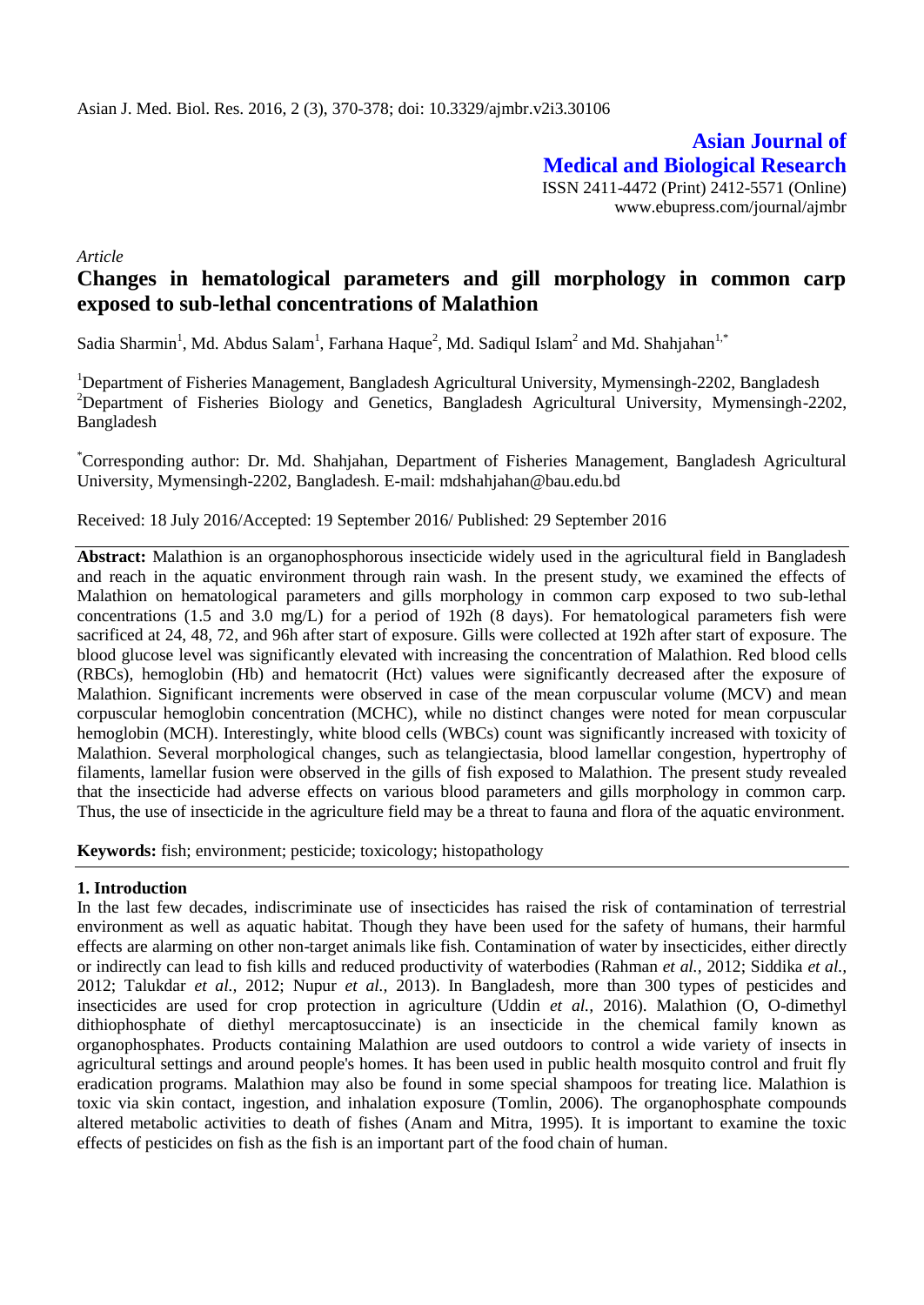Similar to mammalian species fish appear to possess the same biochemical pathways to deal with the toxic effects of endogenous and exogenous agents (Lackner, 1998). Hematological parameters like Hb, Hct, and blood cell counts can be used to find physiological responses of contaminated environment (Dethloff *et al*., 2001; Salam *et al.,* 2015; Sharmin *et al.,* 2015; Sharker *et al.,* 2015; Shahjahan *et al.,* 2016). Therefore, the blood parameters are often measured when a clinical diagnosis of fish physiology is applied to determine the sub-lethal effects of pollutants (Venkataramana *et al*., 2006). The effects of different pollutants on the hematological parameters have been documented in several fish species (Abalaka *et al*., 2011 and Al-Kahem Al-Balawi *et al*., 2011). However, the reports on the effects of sub-lethal dosages of Malathion in common carp, *Cyprinus carpio* are still scanty. Moreover, so far there is no study yet conducted in Bangladesh which warrants the present study.

The common carp is an economically important freshwater fish, native to China and has been introduced all over the world to form a significant part of freshwater fishery. It is a highly palatable and preferred for culture due to its high growth rate and prolific breeding in confined water. In the present study, an effort was made to examine the toxicity of Malathion to this fish species. The changes in hematological parameters (glucose, Hb, cell counts and Hct) were monitored after sub-lethal exposure of this insecticide. In addition, effects of Malathion on histoarchitecture of gills were examined after sub-lethal exposure of this insecticide.

### **2. Materials and Methods**

### **2.1. Animals and insecticide**

Healthy and active specimens of common carp (*Cyprinus carpio*) were collected from local fish farm. The length and weight of fishes ranged from 14 to 16 cm and 50 to 70 g, respectively. The fishes were maintained in aquaria at 25  $\pm$  0.5°C under a controlled natural photo-regimen (14/10 h, light/dark) for a period of 21 days before the experiments. The fish were fed twice a day. The experimental procedures followed the guidance approved by the Animal Care and Use Committees of Bangladesh Agricultural University, Mymensingh, Bangladesh. To conduct the present study, the Malathion with 57% active ingredient was collected from local retail pesticide shop.

### **2.2. Experimental design and sample collection**

To conduct the experiment nine aquaria (75 cm  $\times$  45 cm  $\times$  45 cm) were first cleaned and washed thoroughly by tap water. Then the aquaria were filled with 100 L of tap water. The experiment was conducted with three treatments, each with three replications. Two sub-lethal concentrations (1.5 and 3.0 mg/L) were selected considering the 96 h LC50 (15.24 mg/L) value (Sharmin *et al.,* 2015). A control set was also run for the same time and with the same number of fish but without Malathion. Ten fish were transferred in each aquarium. For hematological parameters fish were sacrificed at 24, 48, 72, and 96 h after start. Gills were collected at 192 h after start and preserved in 10% formalin until use for sectioning.

#### **2.3. Blood sampling and measurement of hematological parameters**

After each exposure periods of Malathion, blood was collected from the caudal peduncle into citrated tuberculin syringes. Blood glucose (mg/dL) and hemoglobin (Hb; g/dL) were measured using glucose and hemoglobin strips in a digital EasyMate® GHb, blood glucose/haemoglobin dual-function monitoring system. Hematocrit (Hct; %) values were determined by using a micro-hematocrit centrifuge. The red blood cell (RBC,  $x10^6/\text{mm}^3$ ) and white blood cell (WBC,  $x10^4/\text{mm}$ 3) count was made using Neubauer hemocytometer. The mean corpuscular volume (MCV,  $\mu$ m<sup>3</sup>), the mean corpuscular hemoglobin (MCH, pg) and the mean corpuscular hemoglobin concentration (MCHC, %) were calculated using the following formulas (Jain, 1993) :

 $MCV = % of Hct/RBC in millions) x 10  $\mu$ m<sup>3</sup>$ 

 $MCH = (Hb in g/RBC in millions) x 10 pg$ 

 $MCHC = (Hb in g/(% of Hct) x 100 g per 100 mL)$ 

#### **2.4. Histology of gills**

The fixed gills were passed through graded alcohol series to dehydrate them. The dehydrated gill samples were embedded into paraffin. The embedded gill samples were sectioned at 5-10  $\mu$ m thickness using microtome machine (KD- 3358, Kedee, USA). The gill sections were then stained with hematoxylene-eosin stain. Finally the gill sections were observed under microscope and taken photograph at  $10 \times$  magnifications.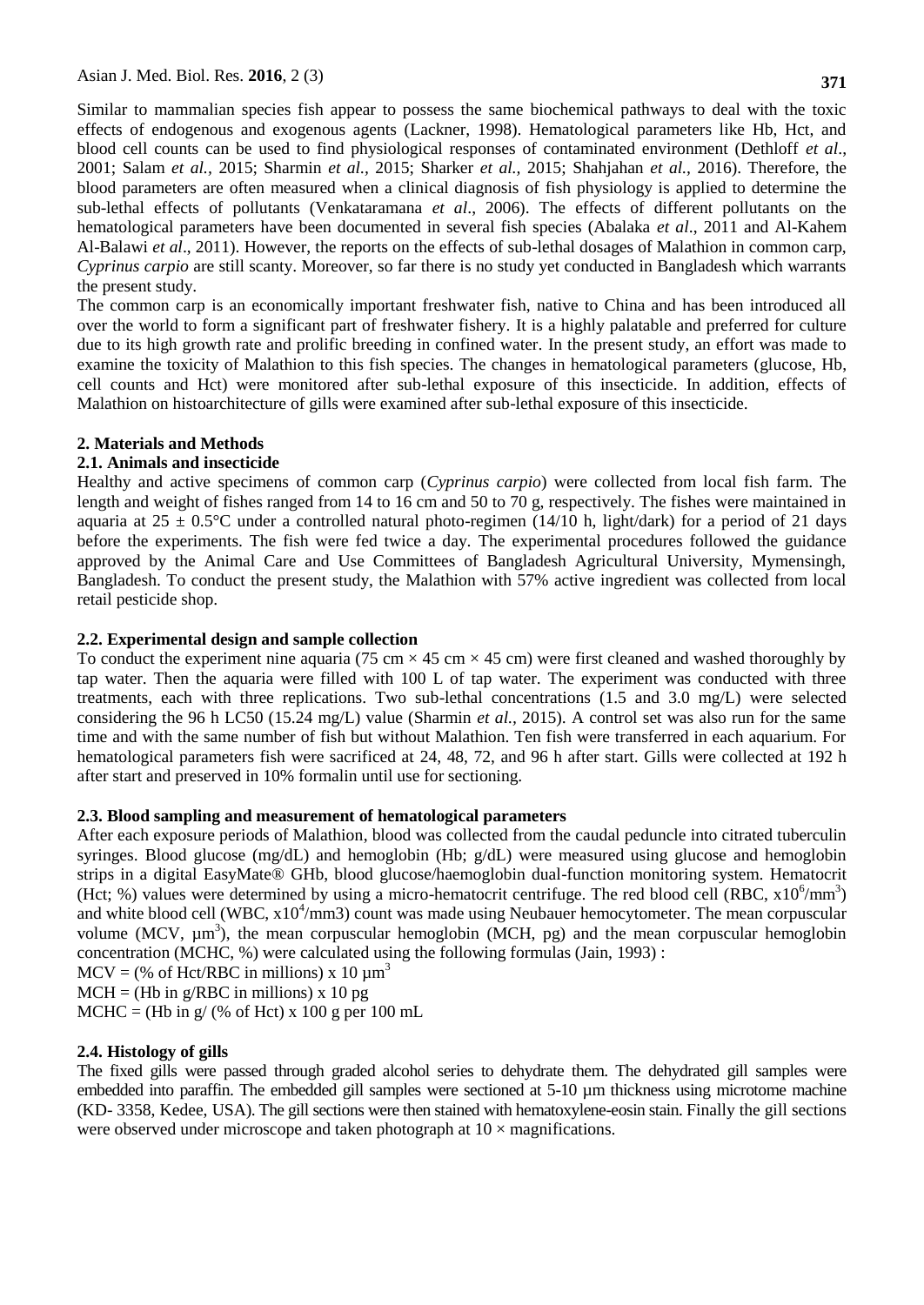### **2.5. Statistical analysis**

Values are expressed as means ± standard deviation (SD). Data were analyzed by one-way analysis of variance (ANOVA) followed by Tukey's post hoc test to assess statistically significant differences among different treatments. Statistical significance was set at *P* < 0.05. Statistical analyses were performed using PASW Statistics 18.0 software (IBM SPSS Statistics, IBM, Chicago, USA).

## **3. Results**

## **3.1. Effects of Malathion on blood glucose**

We examined the blood glucose levels after exposure of fish to Malathion. The blood glucose levels were significantly (P<0.05) increased with increasing the concentrations (1.5 and 3.0 mg/L) of Malathion compared to control (0 mg/L) at 24, 48, 72, and 96h of exposure periods (Figure 1). The glucose levels in control fishes were ranged from 104.67 to 115.00 mg/dL.

### **3.2. Effects of Malathion on hemoglobin (Hb)**

The Hb of blood was measured after exposure of fish to Malathion. The Hb values in control fishes were ranged from 13.27 to 14.27 g/dL (Figure 2). The values of Hb (g/dL) was significantly (P<0.05) decreased due to the toxicity of Malathion at 24, 48, 72 and 96h of exposure periods in both concentrations (1.5 and 3.0 mg/L) compared to control (0 mg/L).

# **3.3. Effects of Malathion on red blood cells (RBCs)**

Similar to Hb, RBCs ( $\times$  10<sup>6</sup>/mm<sup>3</sup>) values were significantly (P<0.05) decreased during the toxicity of Malathion at 24, 48, 72 and 96h of exposure periods in both concentrations (1.5 and 3.0 mg/L) compared to control group (0 mg/L). The RBCs ( $\times$  10<sup>6</sup>/mm<sup>3</sup>) values varied from 5.583 to 7.700 (x10<sup>6</sup>) cells/mm<sup>3</sup> in the fishes of all groups (Figure 3).

### **3.4. Effects of Malathion on hematocrit/pet cell volume (Hct/PCV)**

The Hct (%) values in control fishes were ranged from 36.61% to 37.53% (Figure 4). Similar to Hb and RBCs, Hct/PCV (%) was significantly (P<0.05) decreased with increasing the toxicity of Malathion at 24, 48, 72 and 96h of exposure periods in both concentrations (1.5 and 3.0 mg/L) compared to control (0 mg/L).

# **3.5. Effects of Malathion on MCV, MCH and MCHC**

We calculated the mean corpuscular volume (MCV), the mean corpuscular hemoglobin (MCH) and the mean corpuscular hemoglobin concentration (MCHC). The MCV showed significant (P<0.05) decreasing tendency with the increasing of toxicity of Malathion at 24, 48, 72, and 96h, while MCH showed no noticeable changes (Table 1). On the other hand, significant  $(P<0.05)$  increments were observed in case of MCHC.

#### **3.6. Effects of Malathion on white blood cells (WBCs)**

The values of WBCs ( $\times$  10<sup>4</sup>/mm<sup>3</sup>) are presented in Figure 5. There was a significantly (P<0.05) increase of WBCs in experimental groups (1.5 and 3.0 mg/L) compared to control group (0 mg/L) at 24, 48, 72, and 96h of exposure periods.

# **3.7. Effects of Malathion on gills morphology**

In the present study, morphological changes in gills exposed to Malathion were examined by histological analysis (Figure 6). The gills of fish exposed to low dose (1.5 mg/L) showed curling and clubbing of secondary lamellae called talangiectasis (T) and barrier for blood movement called blood lamellar congestion (C), while talangiectasis (T), blood lamellar congestion (C), hypertrophy of filaments (H), edema with lifting of lamellar epithelium and hyperplasia of lamellar epithelium called lamellar fusion (LF) were observed in the gills of fish exposed to high concentration (3.0 mg/L).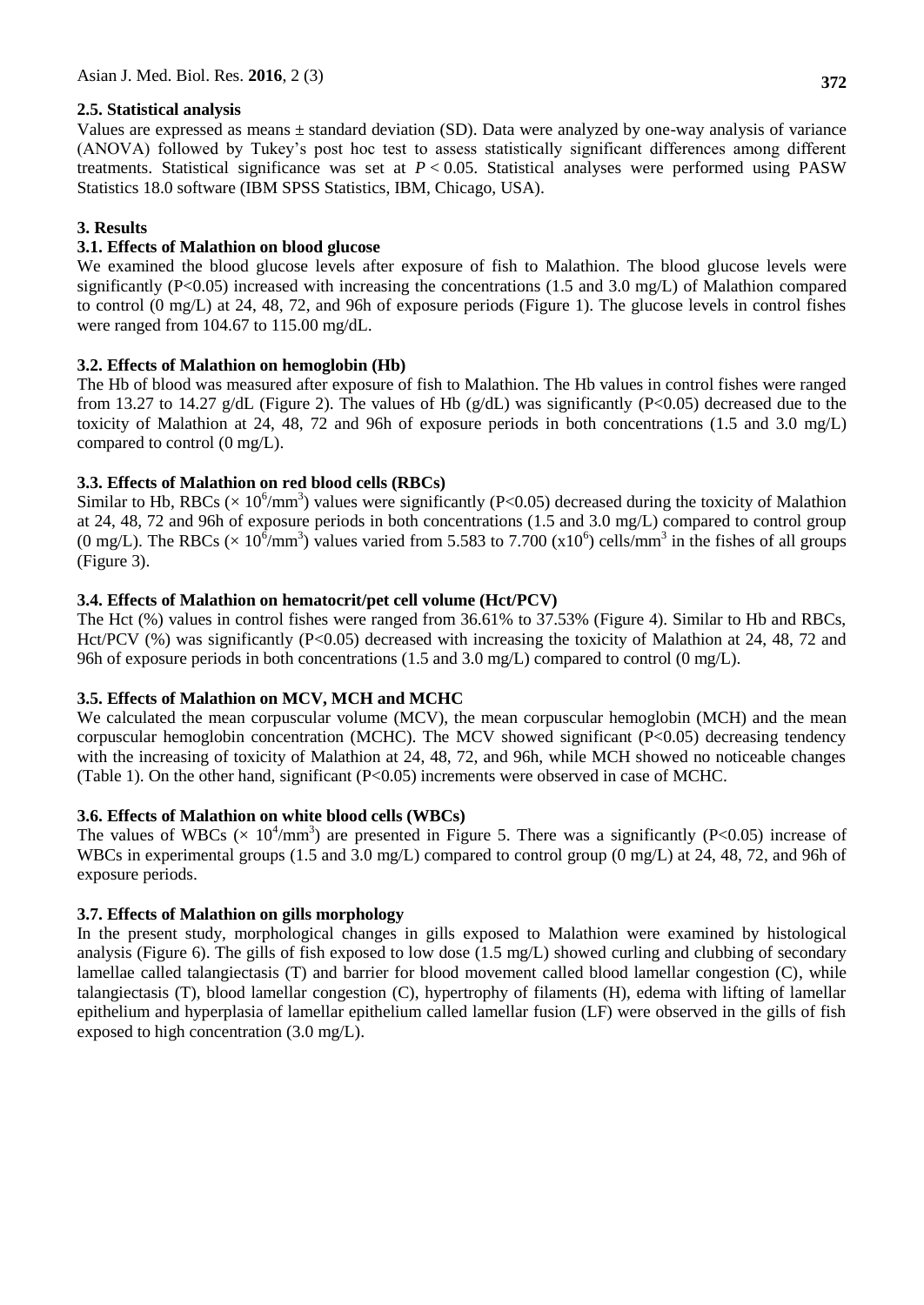|                   |  |  |  |  |  | Table 1. Changes in MCV, MCH and MCHC of common carp exposed to different concentrations of |  |  |
|-------------------|--|--|--|--|--|---------------------------------------------------------------------------------------------|--|--|
| <b>Malathion.</b> |  |  |  |  |  |                                                                                             |  |  |

|                                |                       | <b>Exposure time (hours)</b> |                    |                    |                    |  |  |  |  |
|--------------------------------|-----------------------|------------------------------|--------------------|--------------------|--------------------|--|--|--|--|
| <b>Parameters</b>              | <b>Concentrations</b> | 24                           | 48                 | 72                 | 96                 |  |  |  |  |
|                                | Control               | $47.81 \pm 1.50$             | $52.42 \pm 0.75$   | $50.32 \pm 0.58$   | $50.48 \pm 1.63$   |  |  |  |  |
| $MCV$ ( $\mu$ m <sup>3</sup> ) | $1.5 \text{ mg/L}$    | $32.92 \pm 1.37^*$           | $44.44 \pm 2.00*$  | $51.86 \pm 1.58$   | $49.37 \pm 1.90$   |  |  |  |  |
|                                | $3.0 \text{ mg/L}$    | $35.65 \pm 1.32^*$           | $41.00 \pm 1.92^*$ | $42.19 \pm 1.42^*$ | $44.46 \pm 2.00*$  |  |  |  |  |
|                                | Control               | $17.40 \pm 1.92$             | $19.93 \pm 0.33$   | $18.50 \pm 1.07$   | $17.51 \pm 1.39$   |  |  |  |  |
| $MCH$ (pg)                     | $1.5 \text{ mg/L}$    | $17.59 \pm 0.46$             | $19.06 \pm 0.26$   | $19.61 \pm 0.88$   | $19.90 \pm 0.63$   |  |  |  |  |
|                                | $3.0 \text{ mg/L}$    | $16.73 \pm 0.64$             | $18.10 \pm 0.58$   | $19.34 \pm 0.30$   | $18.05 \pm 0.58$   |  |  |  |  |
|                                | Control               | $36.40 \pm 4.00$             | $38.01 \pm 6.14$   | $36.77 \pm 1.66$   | $34.69 \pm 3.99$   |  |  |  |  |
| $MCHC$ (%)                     | $1.5 \text{ mg/L}$    | $53.44 \pm 1.04*$            | $42.88 \pm 2.76$   | $37.82 \pm 5.23$   | $40.31 \pm 1.51^*$ |  |  |  |  |
|                                | $3.0 \text{ mg/L}$    | $46.94 \pm 2.24*$            | $44.13 \pm 4.18^*$ | $45.85 \pm 0.25^*$ | $40.59 \pm 0.89*$  |  |  |  |  |

Asterisk (\*) indicate the statistically significantly different (P<0.05, n=6).



**Figure 1. Changes in blood glucose levels (Means ± SEM) of common carp exposed to sub-lethal dosage of Malathion at different time intervals. The blood glucose levels of fish exposed to 1.5 mg/L and 3.0 mg/L Malathion were compared to the fish of control group (0 mg/L). Asterisk (\*) indicate the statistically significantly different (P<0.05, n=6).**



**Figure 2. Changes in hemoglobin (Means ± SEM) of common carp exposed to sub-lethal dosage of Malathion at different time intervals. The haemoglobin of fish exposed to 1.5 mg/L and 3.0 mg/L Malathion were compared to the fish of control group (0 mg/L). Asterisk (\*) indicate the statistically significantly different (P<0.05, n=6).**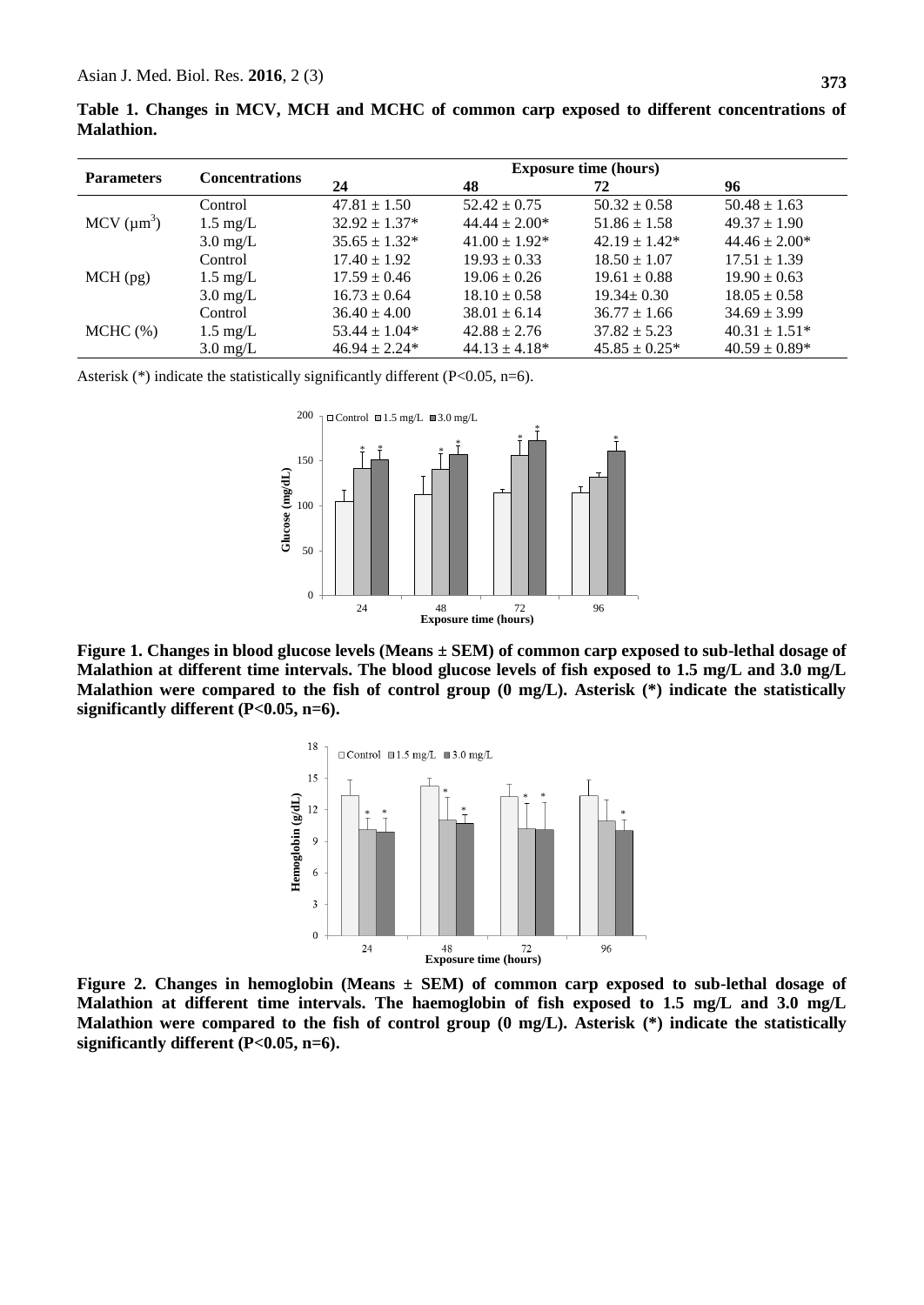

**Figure 3. Changes in RBCs (Means ± SEM) of common carp exposed to sub-lethal dosage of Malathion at different time intervals. The RBCs of fish exposed to 1.5 mg/L and 3.0 mg/L Malathion were compared to the fish of control group (0 mg/L). Asterisk (\*) indicate the statistically significantly different (P<0.05, n=6).**



**Figure 4. Changes in hematocrit/PCV (Means ± SEM) of common carp exposed to sub-lethal dosage of Malathion at different time intervals. The haematocrit/PCV of fish exposed to 1.5 mg/L and 3.0 mg/L Malathion were compared to the fish of control group (0 mg/L). Asterisk (\*) indicate the statistically significantly different (P<0.05, n=6).**



**Figure 5. Changes in WBCs (Means ± SEM) of common carp exposed to sub-lethal dosage of Malathion at different time intervals. The WBC of fish exposed to 1.5 mg/L and 3.0 mg/L Malathion were compared to the fish of control group (0 mg/L). Asterisk (\*) indicate the statistically significantly different (P<0.05, n=6).**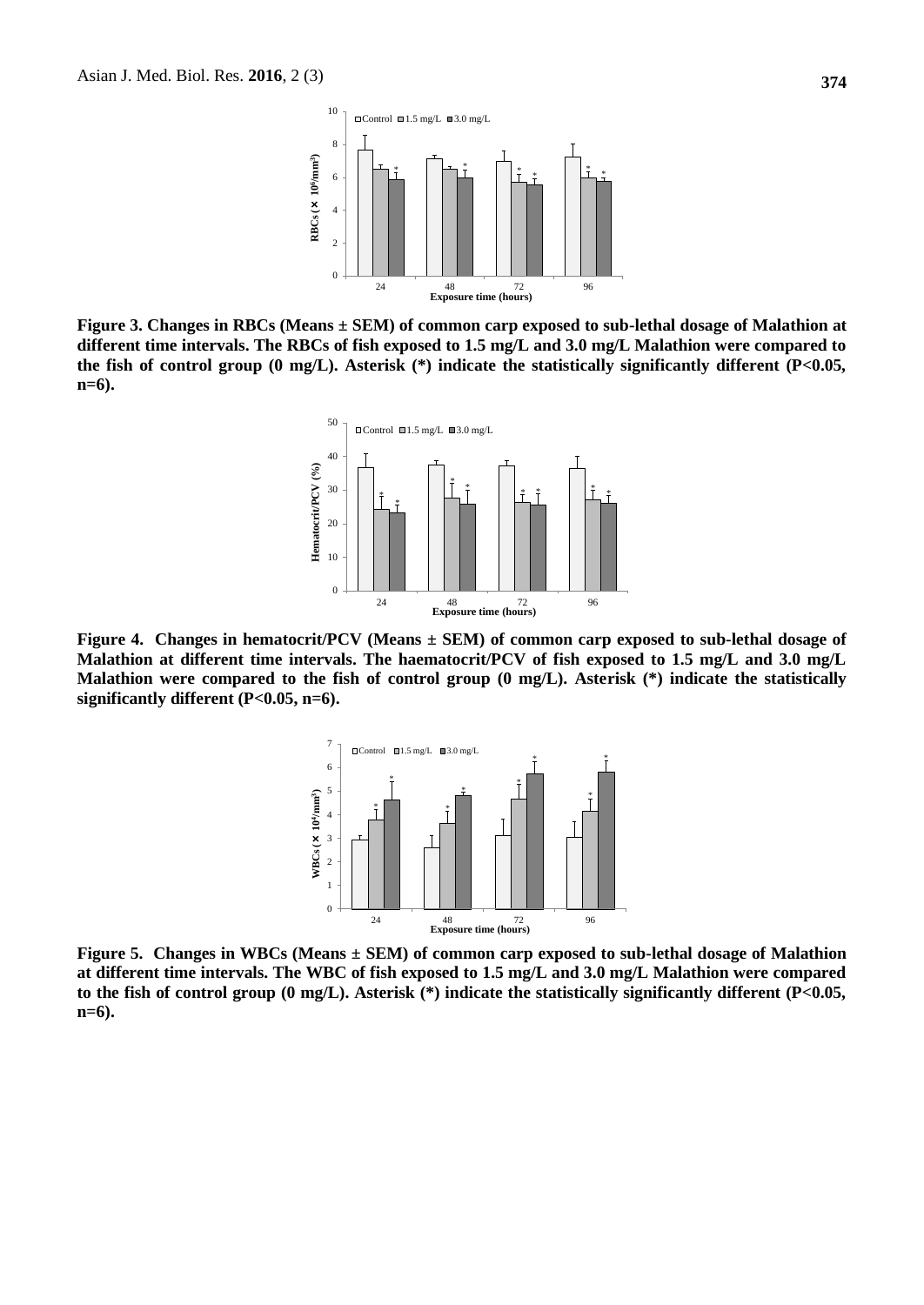

**Figure 6. Morphological changes in gills exposed to Malathion; (a) Control (0 mg/L), (b) 1.5 mg/L and 3.0 mg/L. Arrowheads are indicating Talangiectasis (T), Blood Lamellar congestion (C), Hypertrophy of filaments (H), Lamellar fusion (LF).**

#### **4. Discussion**

To understand the toxic effects of an organophosphorous insecticide Malathion on fish, we examined the effects of Malathion on hematological parameters and gill morphology of common carp. Differential changes were observed in hematological parameters and gills morphology indicating the toxicological impacts of Malathion on fish body.

The blood glucose level is the amount of glucose (sugar) present in the blood of an animal which is the primary source of energy. In the present study, increased glucose levels in the fish exposed to Malathion might be due to the mobilization of glycogen into glucose to meet the increased demand for energy. Glucocorticoids and catecholamine hormones are known to produce hyperglycemia in animals and stress stimuli elicit rapid secretion of these hormones from adrenal tissue of the fish (Pickering, 1981). Such increase may be due to enhanced gluconeogenesis response of stressed fish in their attempt to satisfy their new energy demands (Winkaler *et al.,* 2007). The hyperglycemic condition in the present study may also be attributed to increased secretion of these hormones which causes glycolysis in the fish exposed to Malathion (Abalaka *et al.,* 2011; Alkahem-Al-Balawi *et al.,* 2011). The pesticide may change the functions of vital organs like liver and kidney, disrupting the homeostatic condition of the body. Similar observations have been reported in the carp, *Cyprinus carpio*, after the exposure of dietary copper and support to the present study (Al-Akel *et al.,* 2010).

Significant decreases in various blood parameters (Hb, RBC and Hct) might be because of failing of hematopoietic system in common carp exposed to Malathion. Similar to the present results, a decrease in the number of RBC, Hb and Hct values were reported in common carp exposed to diazinon (Banaee *et al.,* 2011) and in *Clarius gariepinus* exposed to lead nitrate (Adeyemo, 2007). Generally, toxicants exposure exerts an adverse effect on the hematopoietic organs which in turn alters blood parameters. Decline in RBCs, Hb and Hct values apparently reproduced erythrocyte hemolysis, damage of gill morphology and function in Korean rockfish (*Sebastes schlegeli*) exposed to cypermethrin (Jee *et al.,* 2005). The blood cell indices like MCV, MCH and MCHC seem to be changes in the present study that can cause reversible changes in the homeostatic system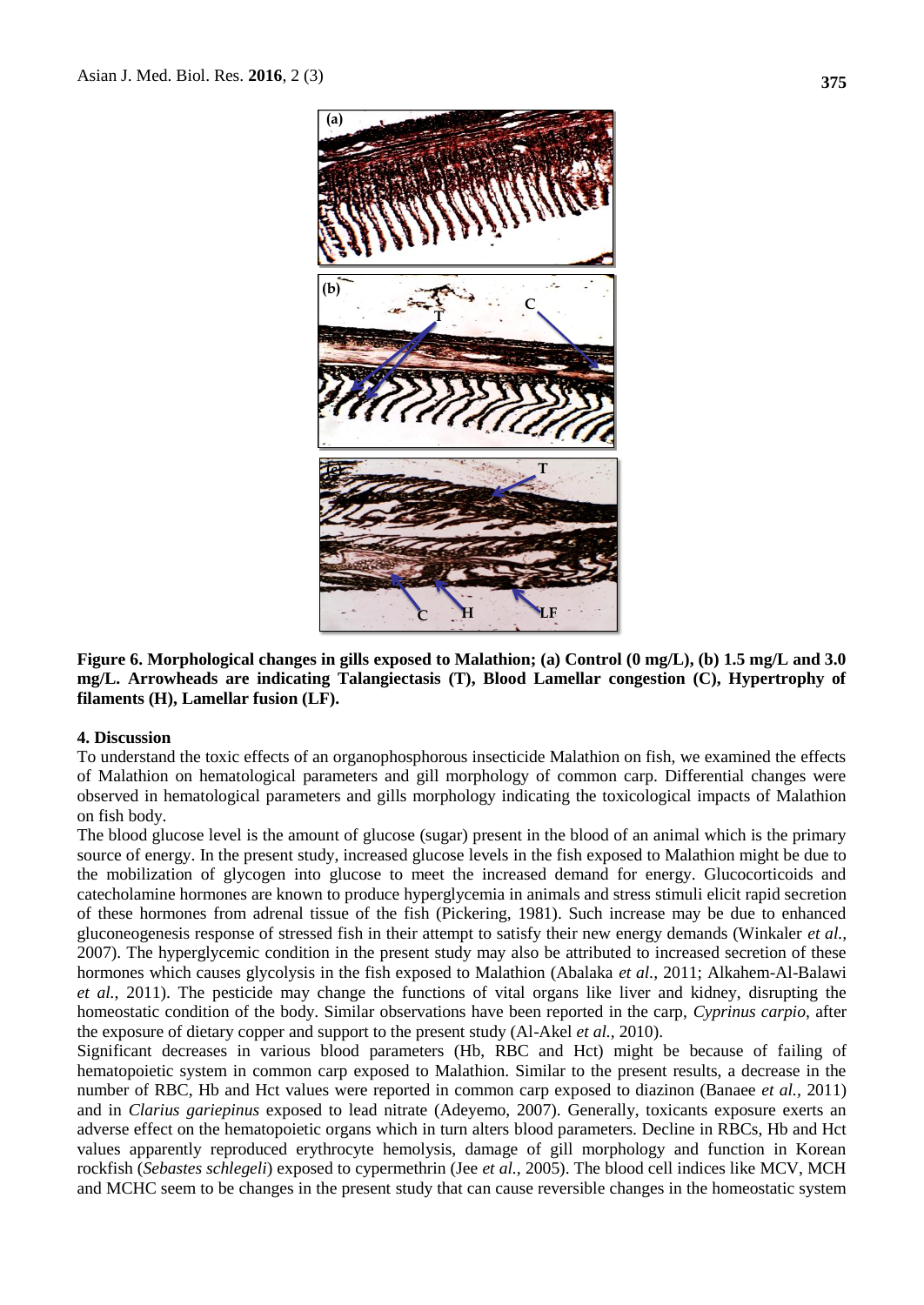of fish. Fluctuations in these indices correspond with values of RBCs, Hb and Hct. The values of blood cell indices were enhanced in common carp and other freshwater fish after the exposure of acute toxic level of pesticides (Rao, 2010; Hossain *et al*., 2015; Salam *et al.,* 2015).

In the present study, WBC significantly increased with increasing the toxicity of Malathion at 24, 48, 72 and 96h of exposure periods in both concentrations compared to control (Figure 8). Increased WBC count established leucocytosis, which is considered to be of an adaptive value for the tissue under chemical stress. This also helps in the removal of cellular debris of necrosed tissue at a faster rate (Marti *et al.,* 1996). In the presence of foreign substances or under pathological conditions leucocytosis in fish may be the consequence of direct stimulation of immunological defense (Marti *et al.,* 1996). The increase in WBC count can be correlated with an increase in antibody production which helps in survival and recovery of the fish exposed to Malathion (Joshi *et al.,* 2002).

In fish, the gills participate in many important functions, such as respiration, osmoregulation and excretion, remain in close contact with external environment and particularly sensitive to changes in the quality of the water are considered the primary target on contaminants (Camargo and Martinez, 2007; Fernandes and Mazon, 2003). Toxic substances can injure gills, thus reducing the oxygen consumption and disrupting the osmoregulatory function of aquatic organisms (Saravana *et al.,* 2000). In the present study, exposure of common carp to Malathion resulted in structural alterations of the gill including talangiectasis (curling and clubbing of secondary lamellae), blood lamellar congestion (barrier for blood movement), hypertrophy of filaments, lamellar fusion (edema with lifting of lamellar epithelium and hyperplasia of lamellar epithelium). These pathological changes may be a reaction to toxicants intake or an adaptive response to prevent the entry of the pollutants thorough the gill surface and probably due to increased capillary permeability (Olurin *et al.,* 2006). The present results are in agreement with those observed in other fish species under the influence of different pollutants (Olurin *et al.,* 2006; Parikh *et al.,* 2010; Ahmed *et al.,* 2015).

#### **5. Conclusions**

The effects of Malathion on hematological parameters and gills morphology were examined in common carp. Malathion enhanced the blood glucose level suggests that glycogen might be breakdown to glucose due to toxicant of Malathion. On the other hand, reduction of Hb, RBCs and Hct might be because of failing of hematopoietic system. Increased WBCs count established leucocytosis, which is considered to be of an adaptive value for the tissue under chemical stress. Several morphological changes in gills were observed which indicates a reaction to toxicants intake or an adaptive response to prevent the entry of the pollutants thorough the gill surface and probably due to increased capillary permeability. Taken all together, the present study revealed that the Malathion has adverse effects on various blood parameters and gills morphology in common carp.

#### **Conflict of interest**

None to declare.

#### **Acknowledgements**

This work was supported by a grant of Impact of Aquaculture Drugs and Chemicals on Aquatic Ecology and Productivity Project (IADCAEPP) provided by Bangladesh Fisheries Research Institute (BFRI), Mymensingh-2201, Bangladesh.

#### **References**

- Abalaka SE, KAN Esievo and SVO Shoyinka, 2011. Evaluation of biochemical changes in *Clarias gariepinus* adults exposed to aqueous and ethanolic extracts of Parkia biglobosa pods. Afr. J. Biotechnol., 10: 234–240.
- Adeyemo OK, 2007. Haematological profile of *Clarias gariepinus* (Burchell, 1822) exposed to lead. Turkish J. Fish. Aquat. Sci., 7: 163–169.
- Ahmed SI, MK Ahmmed, SK Ghosh, MM Islam and M Shahjahan, 2015. [Histo-architectural changes of](https://scholar.google.co.jp/scholar?oi=bibs&cluster=3033096463347775906&btnI=1&hl=en)  [intestinal morphology in zebrafish \(](https://scholar.google.co.jp/scholar?oi=bibs&cluster=3033096463347775906&btnI=1&hl=en)*Danio rerio*) exposed to sumithion. Res. Agric. Livest. Fish., 2: 499-506.
- Al-Akel A, HF Alkahem-Al-Balawi, F Al-Misned, S Mahboob, Z Ahmad and EM Suliman, 2010. Effects of dietary copper exposure on accumulation, growth, and haematological parameters in *Cyprinus carpio*. Toxicol. Environ. Chem., 92: 1865–1878.
- Alkahem-Al-Balawi HF, Z Ahmad, AS Al-Akel, F Al-Misned, EM Suliman and KA Al-Ghanim, 2011. Toxicity bioassay of lead acetate and effects of sub-lethal exposure on growth, haematological parameters and reproduction in *Clarias gariepinus*. Afr. J. Biotechnol., 10: 11039–11047.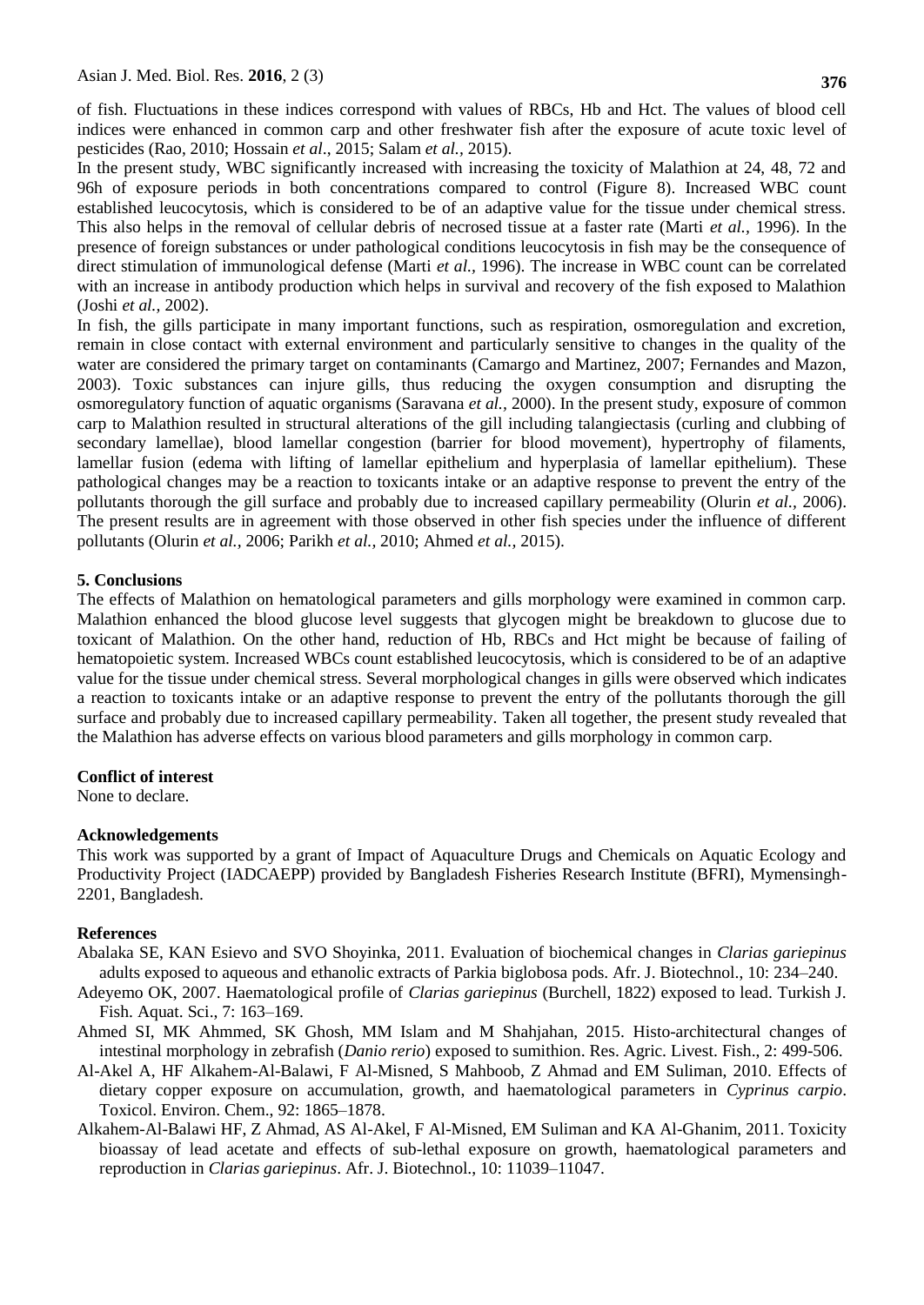- Anam KK and SK Maitra, 1995. Impact of quinalphos on blood glucose and allied fishes (TV. F. Hund). Fish leaflet Wash, 311: 260.
- Banaee M, AR Mirvaghefi, BM Amiri, GR Rafiee and B Nematdost, 2011. Hematological and Histopathological effects of Diazinon Poisoning in common carp (*Cyprinus carpio*). Ir. J. Nat. Res., 64: 1– 13.
- Camargo MM and CB Martinez, 2007. Histopathology of gills, kidney and liver of a Neotropical fish caged in an urban stream. Neotrop. Ichthyol., 5: 327–336.
- Detholoff GM, HC Bailey and KJ Maier, 2001. Effect of dissolved copper on selected haematological, biochemical and immunological parameters of wild rainbow trout (*Oncorhynchus mykiss*). Archi. Environ. Conta. Toxicol., 40: 371–380.
- Fernandes MN and AF Mazon, 2003. Environmental pollution and fish gill morphology. In: Val AL, Kapoor BG (Eds.). Fish adaptation Enfield Science Publishers 203–231.
- Hossain S, MH Khatun, MK Rahman and M Shahjahan, 2015. Impacts of Sumithion on Blood Glucose and Some Hematological Parameters in Common Carp. Int. J. Environ., 5: 8-13.
- Jain NC, 1993. Essentials of Veterinary Hematology, *Lea and Febiger, Philadelphia,* 417 p.
- Jee LH, F Masroor and JC Kang, 2005. Responses of cypermethrin induced stress in haematological parameters of Korean rockfish, *Sebastes schlegeli* (Hilgendorf). Aqua. Res., 36: 898–905.
- Joshi PK, D Harish and M Bose, 2002. Effect of lindane and malathione exposure to certain blood parameters in a fresh water teleost fish *Clarias batrachus*. Pollution Resources, 21: 55–57.
- Lacker R, 1998. Oxidative stress in fish by environmental pollutants. Ecotoxicol., pp. 203–224.
- Marti HH, RH Wenger and LA Rivas, 1996. Erythropoietin gene expression in human, monkey and murine brain. European J. Neurosci., 8: 666–676.
- Nupur N, M Shahjahan, MS Rahman and MK Fatema, 2013. Abundance of macrozoobenthos in relation to bottom soil textural types and water depth in aquaculture ponds. Int. J. Agril. Res. Innov. & Tech., 3: 1-6.
- Olurin K, E Olojo, G Mbaka and A Akindele, 2006. Histopathological responses of the gill and liver tissues of *Clarias gariepinus* fingerlings to the herbicide, glyphosate. African J. Biotechnol., 5: 2480–2487.
- Parikh PH, A Rangrez, R Adhikari-Bagchi and BN Desai, 2010. Effect of dimethoate on some histoarchitecture of freshwater fish *Oreocromis mossambicus* (Peters, 1852). The Bioscan, 5: 55–58.
- Pckering AD, 1981. Stress and compensation in teleostean fishes: Response to social and physical factors. In: Pickering AD (ed.) Stress and fish. Academic Press, New York, USA, 295-322.
- Rahaman MS, M Shahjahan, MM Haque and S Khan, 2012. Control of euglenophyte bloom and fish production enhancement using duckweed and lime. Iranian J. Fish. Sci., 11: 358-371.
- Rao DS, 2010. Carbaryl induced changes in the haematological, serum biochemical and immunological responses of common carp, *Cyprinus carpio*, (L.) with special emphasis on herbal extracts as immunomodulators. Ph. D. Thesis, Andhra University, India. p. 235.
- Salam MA, M Shahjahan, S Sharmin, F Haque and MK Rahman, 2015. Effects of sub-lethal doses of an organophosphorous insecticide sumithion on some hematological parameters in common carp, *Cyprinus carpio*. Pakistan J. Zool., 47: 1487-1491.
- Saravana BP and P Geraldine, 2000. Histopathology of the hepatopancreas and gills of the prawn *Macrobrachium malcolmsonii* exposed to endosulfan. Aquat. Toxicol., 50: 331–339.
- Shahjahan M, MF Kabir, KA Sumon, LR Bhowmik and H Rashid, 2016. Toxicity of organophosphorous pesticide sumithion on larval stages of stinging catfish *Heteropneustes fossilis*. Chinese Journal of Oceanology and Limnology, doi.org/10.1007/s00343-016-5173-3.
- Sharker MR, MAB Siddik, A Nahar, M Shahjahan, and AA Faruque, 2015. Genetic differentiation of wild and hatchery populations of Indian major carp *Cirrhinus cirrhosus* in Bangladesh. J. Environ. Biol., 36: 1223- 1227.
- Sharmin S, M Shahjahan, MA Hossain, MA Haque and H Rashid, 2015. Histopathological Changes in Liver and Kidney of Common Carp Exposed to Sub-lethal Doses of Malathion. Pakistan J. Zool., 47: 1495-1498.
- Siddika F, M Shahjahan and MS Rahman, 2012. Abundance of plankton population densities in relation to bottom soil textural types in aquaculture ponds. Int. J. Agril. Res. Innov. & Tech., 2: 56-62.
- Talukdar MZH, M Shahjahan and MS Rahman, 2012. Suitability of duckweed (*Lemna minor*) as feed for fish in polyculture system. Int. J. Agril. Res. Innov. & Tech., 2: 42-46.
- Tomlin CDS, 2006. *The Pesticide Manual, A World Compendium*, 14th ed.; British Crop Protection Council: Alton, Hampshire, UK, pp. 642-643.